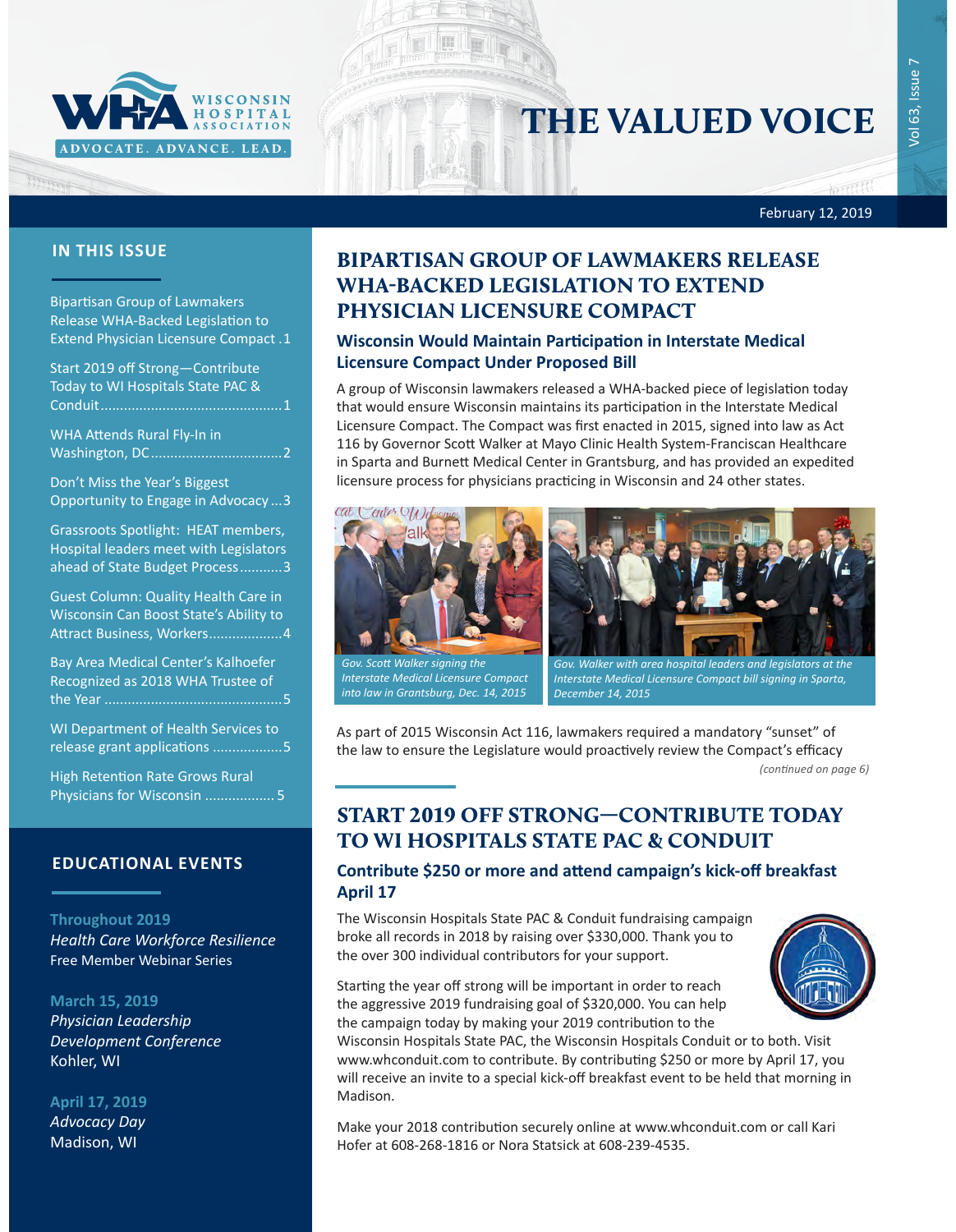### <span id="page-1-0"></span>WHA ATTENDS RURAL FLY-IN IN WASHINGTON, D.C. **Focus on protecting 340B, Growing Workforce; Eliminating Barriers to Telemedicine**



*L to R: Jeremy Levin, RWHC; Tim Size, RWHC; Jon Hoelter, WHA; Brian Stephens, Door County Medical Center; Mike Sanders, Monroe Clinic; Congressman Bryan Steil; Dan Degroot, Stoughton Hospital; Heather Erickson, Amery Hospital & Clinic; Jennifer Kowalkowski, UW-Madison; Kim Breidenbach, MD, Gundersen Tri-County Hospital and Clinics, Whitehall; Josie Rudolphi, Marshfield Clinic National Farm Medicine Center; Mike Milligan, Legato Healthcare Marketing.*

On February 6, The Wisconsin Hospital Association joined the Rural Wisconsin Health Cooperative with a group of more than ten rural hospital leaders to urge Wisconsin's Congressional leaders on Capitol Hill to support Wisconsin's rural health care priorities.

Many of the hospital leaders spoke about how important it is for Congress to protect the [340B program](www.wha.org/WisconsinHospitalAssociation/media/WHACommon/Government%20Relations/pdf/340BIssuePaper2-6-19.pdf) for small, rural hospitals. Brian Stephens, CEO of Door County Medical Center, discussed how his hospital has used savings from the 340B program to extend access to dental services for uninsured and Medicaid patients in their community. This has been extremely important, as few area dentists accept Medicaid patients. Heather Erickson of Amery hospital noted how they use savings from the 340B program to offset losses they take running an inpatient psychiatric program in their hospital. It can be very challenging for rural communities to have access to the full suite of behavioral health services, and the 340B program helps them sustain these vital services in Amery.

Hospital leaders also spoke about the challenges in recruiting new physicians and other health care professionals in their communities,

especially with Congress putting an artificial cap on Medicare's Graduate Medical Education in the late 1990s. To offset this, WHA and other hospital and health system leaders worked with state lawmakers to develop a state-funded grant program to increase residency slots for physicians, as well as training slots for advanced practice clinicians and allied health professionals.

Mike Sanders, CEO of SSM Health Monroe Clinic Hospital, noted how this state program has helped his hospital train and hire

four new physicians, all of whom have remained at their rural hospital. WHA data shows that 86% of students who are from Wisconsin and go to medical school and a residency in Wisconsin, will stay and practice in Wisconsin, making this a vital tool in attracting physicians to rural areas. Yet despite the success of this state program, hospitals still bear a high cost to run residency programs. The group asked Congressional leaders for their support in filling the gap in Wisconsin's projected health care workforce shortage, particularly due to the high number of Medicare patients who rely on this workforce, and the fact that Medicare typically only pays Wisconsin hospitals 75% of what it costs them to provide Medicare services.



*Wisconsin's Rural Health Care Leaders Meet with Congressman Mike Gallagher*

The rural health care leaders also spoke about the challenges hospitals face when trying to innovate, due to antiquated federal regulations. In

particular, Medicare's telehealth restrictions have not been keeping up with the telehealth services hospitals can offer. Currently, Medicare will only reimburse for telehealth services if patients drive to a federally designated rural health care facility and receive services via two-way, real-time audio and visual communication. While Congress has extended some relief from these restrictions for certain services, such as telestroke and opioid treatment, the group advocated for removing these restrictions entirely to allow telehealth to reach its full potential.

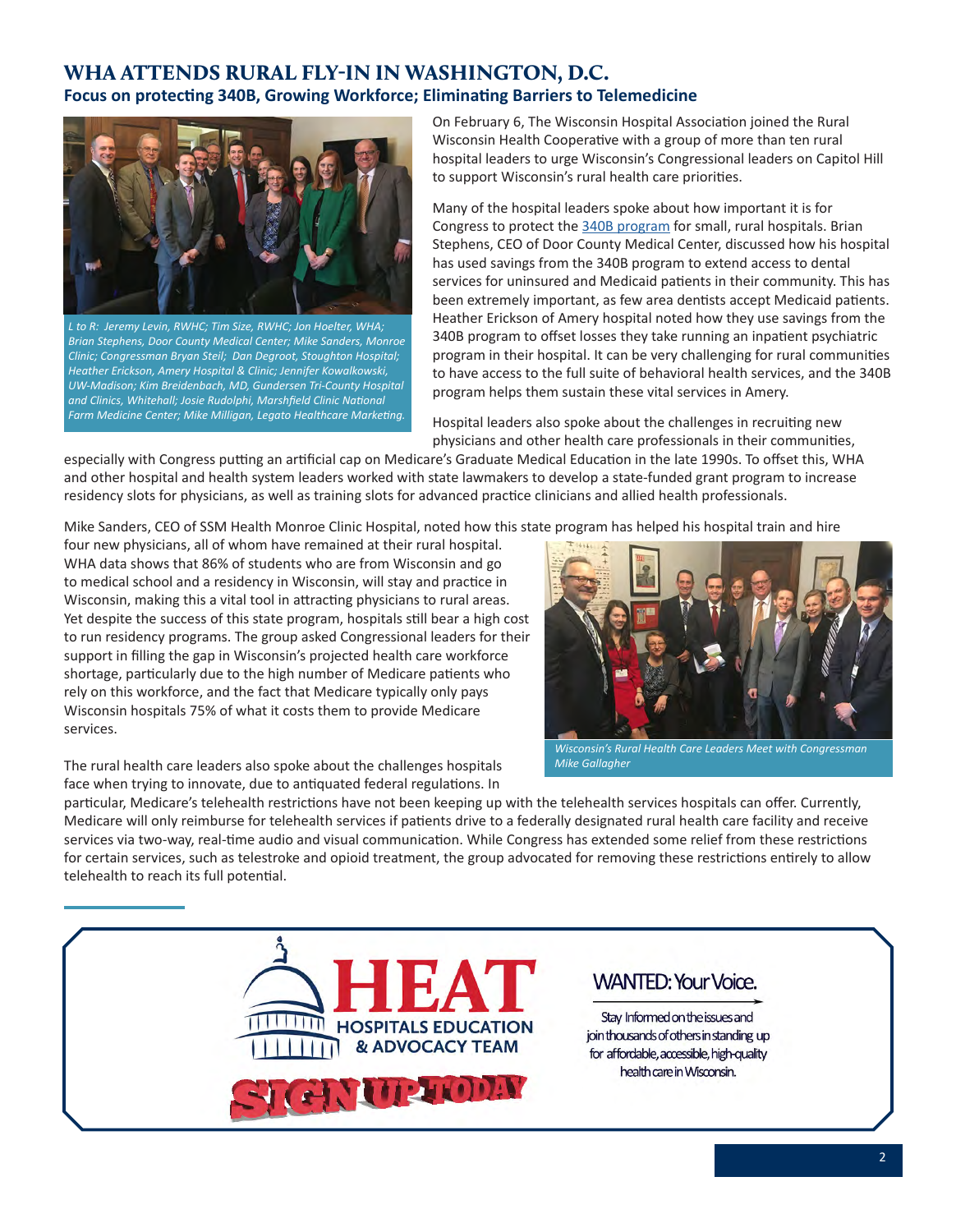## **Grassroots Spotlight**

### <span id="page-2-0"></span>GRASSROOTS SPOTLIGHT: HEAT MEMBERS, HOSPITAL LEADERS MEET WITH LEGISLATORS AHEAD OF STATE BUDGET PROCESS



WHA's Hospitals Education Advocacy Team (HEAT) held two roundtable events February 11 with local legislators in Bloomer and Mauston. Both meetings centered discussions on the upcoming State Budget, particularly focusing on Medicaid reimbursement, especially in outpatient hospital and behavioral health settings, Wisconsin's Graduate Medical Education programs, and telemedicine.

In Bloomer, hospital advocates from HSHS Western Division, Marshfield Clinic, and Mayo Clinic met with Representative Rob Summerfield at Mayo Clinic Health System - Chippewa Valley in Bloomer. Summerfield represents the 67th Assembly district, covering portions of Chippewa and Dunn counties. He also serves as Chair of the Committee on Medicaid Reform and Oversight, a newly formed committee.



*L to R: Brad Groseth, Marshfield Clinic Health System; Toni Simonson, HSHS Sacred Heart Hospital, Eau Claire; Rep. Rob Summerfield; Michele Eberle, Mayo Clinic Health System, Eau Claire; Dr. Rick Helmers, Mayo Clinic Health System, Eau Claire*



*L t R: Larry Willer, Chair, Mile Bluff Medical Center Board of Directors; Jim O'Keefe, CEO, Mile Bluff Medical Center; Rep. Tony Kurtz; Jean Surguy, Chief Nursing Officer, Mile Bluff Medical Center; Raymond Weiss, VP, Long Term Care Mile Bluff Medical Center; Dr. Tim Bjelland, Chief Medical Officer, Mile Bluff Medical Center*

Similarly, hospital advocates in Mauston met with Representative Tony Kurtz at Mile Bluff Medical Center. Kurtz is a newly elected freshman representing the 50th Assembly District. He is the Vice Chair of the Assembly Committee on Health.

HEAT roundtables are held around the state connecting hospital advocates with legislators in their local district. They provide the opportunity to candidly discuss the important issues impacting Wisconsin hospitals and the communities they serve. To participate in a HEAT roundtable in your area or host a meeting with legislators at your hospital, contact [Kari Hofer](mailto:khofer@wha.org), WHA Vice President of Advocacy.

### DON'T MISS THE YEAR'S BIGGEST OPPORTUNITY TO ENGAGE IN ADVOCACY **Join us for Advocacy Day 2019 in Madison!**

If you're new to advocacy, Advocacy Day is the perfect opportunity to get involved. If you've attended in the past or you attend every year, then you know how energizing it is to be a part of this special event.

Join over 1,000 hospital advocates from across the state for a day of learning and lobbying at the Capitol. The morning features special guest speakers, including Governor Tommy G. Thompson and a state legislative panel (to be announced), followed by an



awards luncheon with remarks from Governor Tony Evers (invited), all taking place at the Monona Terrace in Madison.

The day ends with advocacy in action, as over 600 people head to the Capitol to meet with their legislators to discuss the important issues impacting your hospitals and your communities. WHA staff arrange the meeting for you, and meetings are set up in groups, so, in most cases, you are not alone in meeting with your legislator.

This event is free to attend, but [pre-registration is required](http://www.whareg4.org/AdvocacyDay2019/). If you have any questions, contact [Kari Hofer](mailto:khofer@wha.org).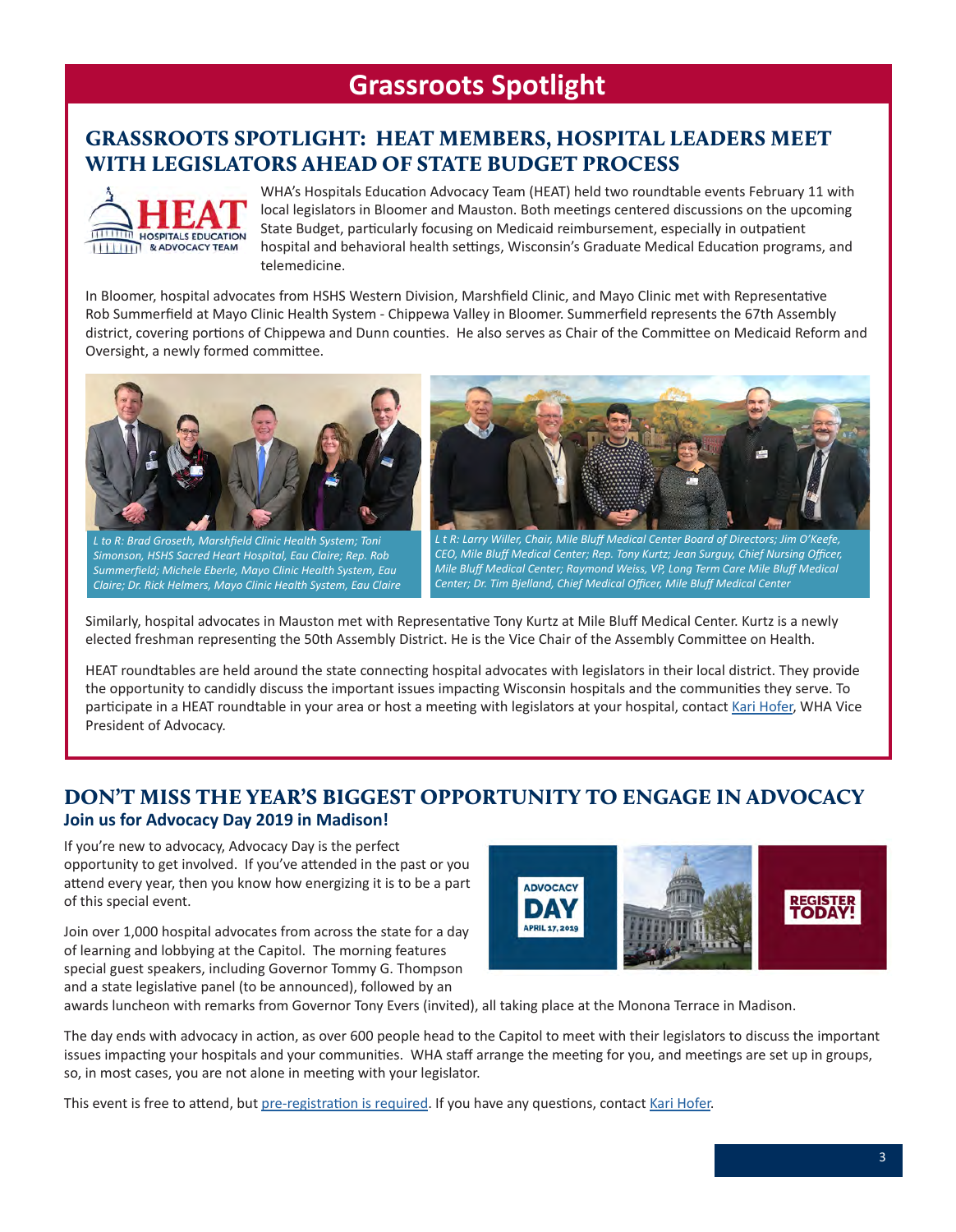### <span id="page-3-0"></span>GUEST COLUMN: QUALITY HEALTH CARE IN WISCONSIN CAN BOOST STATE'S ABILITY TO ATTRACT BUSINESS, WORKERS

### **By Eric Borgerding, President/CEO, WHA and Tom Still, President, Wisconsin Technology Council**

If you were asked to name Wisconsin's largest economic sectors, how would you answer? You might respond manufacturing, agriculture, tourism and even technology … and you would be correct about all four.

What might not make your short list—even if the facts strongly suggest it should—is health care. From its largest health systems to its smallest hospitals and clinics, from its myriad suppliers to its many contractors and research partners, and from its skilled nursing facilities to its trusted rural physicians, health care is one of Wisconsin's biggest industries.

Given the state's shared borders with four neighbors and Wisconsin's national reputation for health care quality, health care is also something of an "export" industry, attracting people from elsewhere and serving as a reinforcing factor in some relocation decisions.

And yet, the story of health care's contribution to the economic fabric of Wisconsin isn't always well documented. Or, it is clouded by understandable concerns about cost and access—not unlike similar debates in other states.

Balancing that narrative while working toward more innovation and transparency in health care is a major reason why the Wisconsin Hospital Association and the Wisconsin Technology Council have joined with others to create the Wisconsin Healthcare Business Forum (WHBF).

The WHBF will serve two seemingly different but ultimately related purposes. First, the WHBF will convene around and promote Wisconsin's consistently high-quality care, with a focus on how employers and providers can partner to leverage good health care for mutual benefit.

Federal rankings help to tell the quality story: Wisconsin has ranked among the nation's top four states in health-care quality in 10 of the past 11 years in which the Agency for Healthcare Research and Quality conducted a 200-category survey. It was No. 1 in three of those years and No. 2 in four others.

We know that high-quality care, including preventing costlier care, translates into positive direct and indirect effects on the workforce. It helps to keep workers healthy, on the job and productive. Bending the health-care cost curve is a challenge for healthcare consumers, employers and providers, but there is plenty of proof that working together can have an effect.

The second key role of the WHBF is to facilitate interaction among the emerging Wisconsin health-care tech sector and Wisconsin's health systems and providers. In other words, bringing the creators of health care technology together with the users of that technology … and connecting the so-called "disruptors" with the "disrupted."

Creating the technological means by which health care is delivered is a broad and growing sector in Wisconsin, yet it is often overshadowed by more long-standing and traditional components of our economy. In its broadest sense, health care is not only a growing sector, but it is among the most forward-looking segments of the Wisconsin economy.

Wisconsin's population is living longer, which creates consistent and growing demand for health-care services. Growing demand coupled with innovative health-care providers and the imperative to deliver care more efficiently and effectively is what is compelling health-care innovation and investment in Wisconsin.

Year in and year out, the majority of angel and venture capital invested in young Wisconsin companies is in health care. Wisconsin has what it takes to keep attracting this type of investment in health care – innovative local and regional health care systems, leading academic medical centers, strong research universities and a talent pool looking for reasons to stay in Wisconsin.

Health-care delivery is already among Wisconsin's largest employers. There are 15,000 physicians and 90,000 registered and licensed practical nurses working statewide, to cite just two categories. That's good news, but for years Wisconsin has been grappling with "brain drain," raising and educating our best and brightest young people only to see many leave Wisconsin for opportunities elsewhere.

Given health care's dynamic future, it can help retain and attract the creative entrepreneurs, the talent and intellectual capital Wisconsin so desperately needs to compete in the 21st century. Like our schools, natural resources and quality of life, health care can be a magnet.

The goal of the Wisconsin Healthcare Business Forum is to not only recognize but to realize the tremendous potential health care holds for Wisconsin. We will do that by convening, connecting and promoting the larger Wisconsin health-care sector to make it a visible component of Wisconsin's economic future.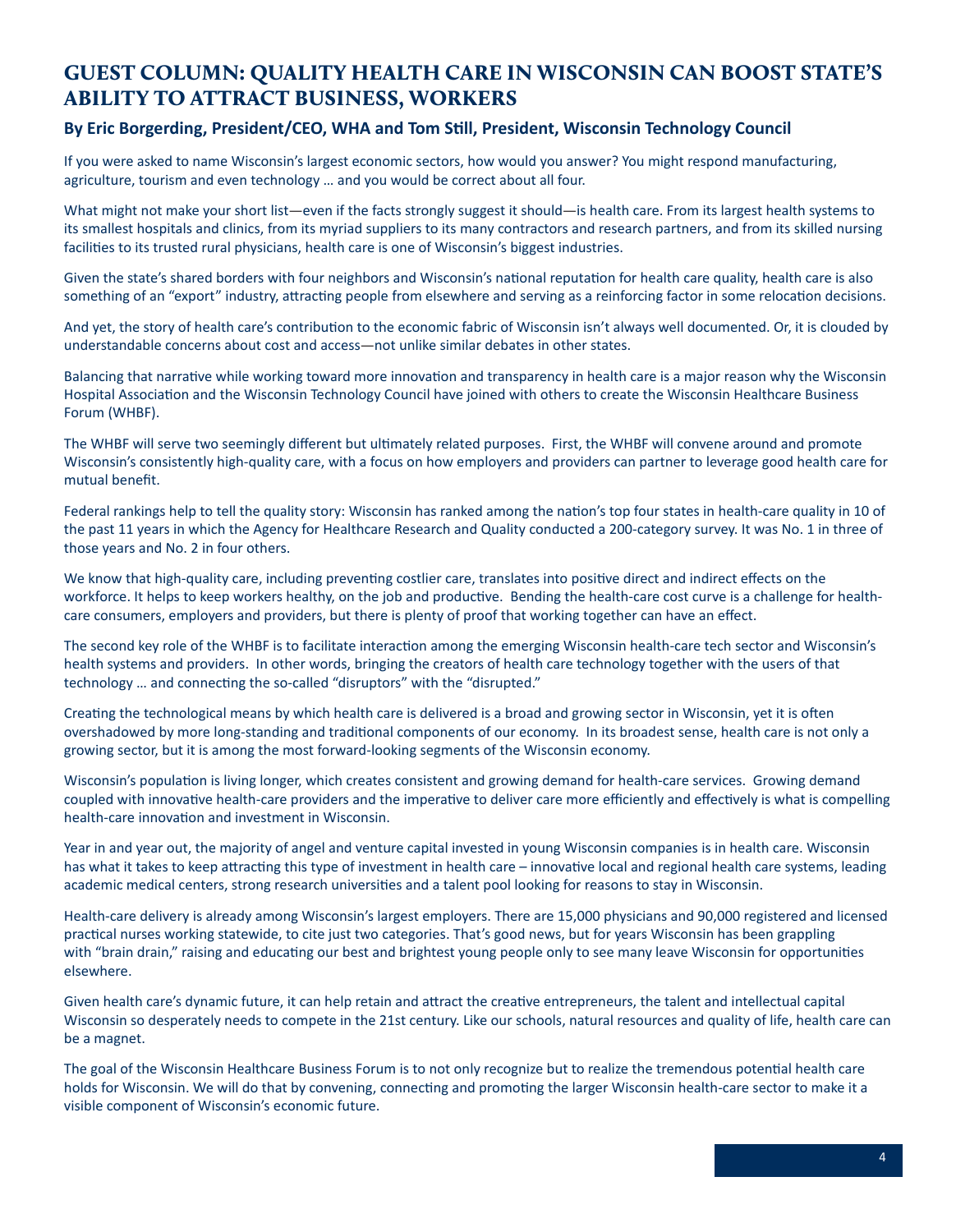### <span id="page-4-0"></span>BAY AREA MEDICAL CENTER'S KALHOEFER RECOGNIZED AS 2018 WHA TRUSTEE OF THE YEAR



Charles "Chuck" Kalhoefer received the 2018 WHA Trustee of the Year Award at a ceremony held February 6 at the Bay Area Medical Center in Marinette. Kalhoefer joined the BAMC Board in 1997 and has served continuously since that time. In 2014, when BAMC affiliated with Aurora Health Care, a new oversight board was created to represent BAMC's interests in the affiliation. Kalhoefer was appointed to that new board and continues to serve as its chairperson.

In nominating Kalhoefer, CEO Ed Harding noted that Kalhoefer was instrumental in advocating for finding a strategic partner to help build a new medical center and position BAMC to meet the area's present and future health care needs. Harding said, "If not for Chuck's wisdom of encouraging BAMC to consider a broader vision, BAMC would most likely still be a stand-alone, independent organization, vulnerable to the growing economic and competitive threats in the health care field."

In presenting the award, WHA Vice President for Policy Development Laura Rose similarly recognized Kalhoefer for his long and distinguished career of board volunteerism at BAMC, as well as his vision in helping move the organization forward to a robust and sustainable future.

### WI DEPARTMENT OF HEALTH SERVICES TO RELEASE GRANT APPLICATIONS

### **WHA-Backed grants help hospitals and health systems grow needed professionals**

Coming Soon: the second round of matching grant funding to increase the number of clinical training sites in rural hospitals and clinics for in-demand professionals. This grant program, spear-headed by WHA, is modeled after the successful WHA-led matchinggrant GME initiative that has spurred a nearly \$26 million investment by state and private sector partners to create more physician residency capacity, especially in rural Wisconsin.

With [high vacancy rates](https://www.wha.org/WisconsinHospitalAssociation/media/WHA-Reports/2018_Workforce_Report.pdf) in allied health professions like nursing assistant and surgical tech, and triple-digit employment growth for advanced practice clinicians, hospitals, health systems and educators can use this grant funding to tailor workforce growth to the needs of the communities they serve. Reach out to partners and be ready to apply when the Wisconsin Department of Health Services releases Requests for Application. Applications for funding will be due mid-April.

The Advanced Practice Clinician (APC) Grant:

- Provides up to \$50,000 per year per clinic or hospital;
- Targets clinical training for physician assistants, nurse practitioners and other advanced practice clinicians; and,
- Covers expenses such as books and materials, tuition and fees, stipends for living expenses, preceptor costs.

The Allied Health Professionals (AHP) Education & Training Grant:

- Provides up to \$125,000 per year per partnership;
- Targets "high need, high demand" allied health professions;
- Requires partnerships with educational entities and health systems; and,
- Covers expenses such as curriculum and faculty development, tuition, and clinical site or simulation expenses.

Gather your partners! Talk about what you could do with new funding for training. Contact [Ann Zenk,](mailto:azenk@wha.org) WHA Vice President Workforce and Clinical Practice, with questions.

### HIGH RETENTION RATE GROWS RURAL PHYSICIANS FOR WISCONSIN

### **WARM program admits 26 more future physicians**

Wisconsin Hospital Association's (WHA's) 2011 report "*[100 New Physicians: An Imperative for Wisconsin](https://www.wha.org/WisconsinHospitalAssociation/media/WHA-Reports/2011physicianreport.pdf)*" identified current and impending physician workforce shortages, and Wisconsin took action, expanding medical school enrollments for students with ties to Wisconsin, and creating and expanding Wisconsin graduate medical education (GME) opportunities.

Programs at both of Wisconsin's medical schools target an area of great need, rural medicine. The Medical College of Wisconsin (MCW), opened two new campuses to create more opportunities for Wisconsin students, and the University of Wisconsin School of Medicine and Public Health (UWSMPH), has gradually increased the class size of their program, the Wisconsin Academy of Rural Medicine (WARM), since its inception in 2007. *(continued on page 6)*